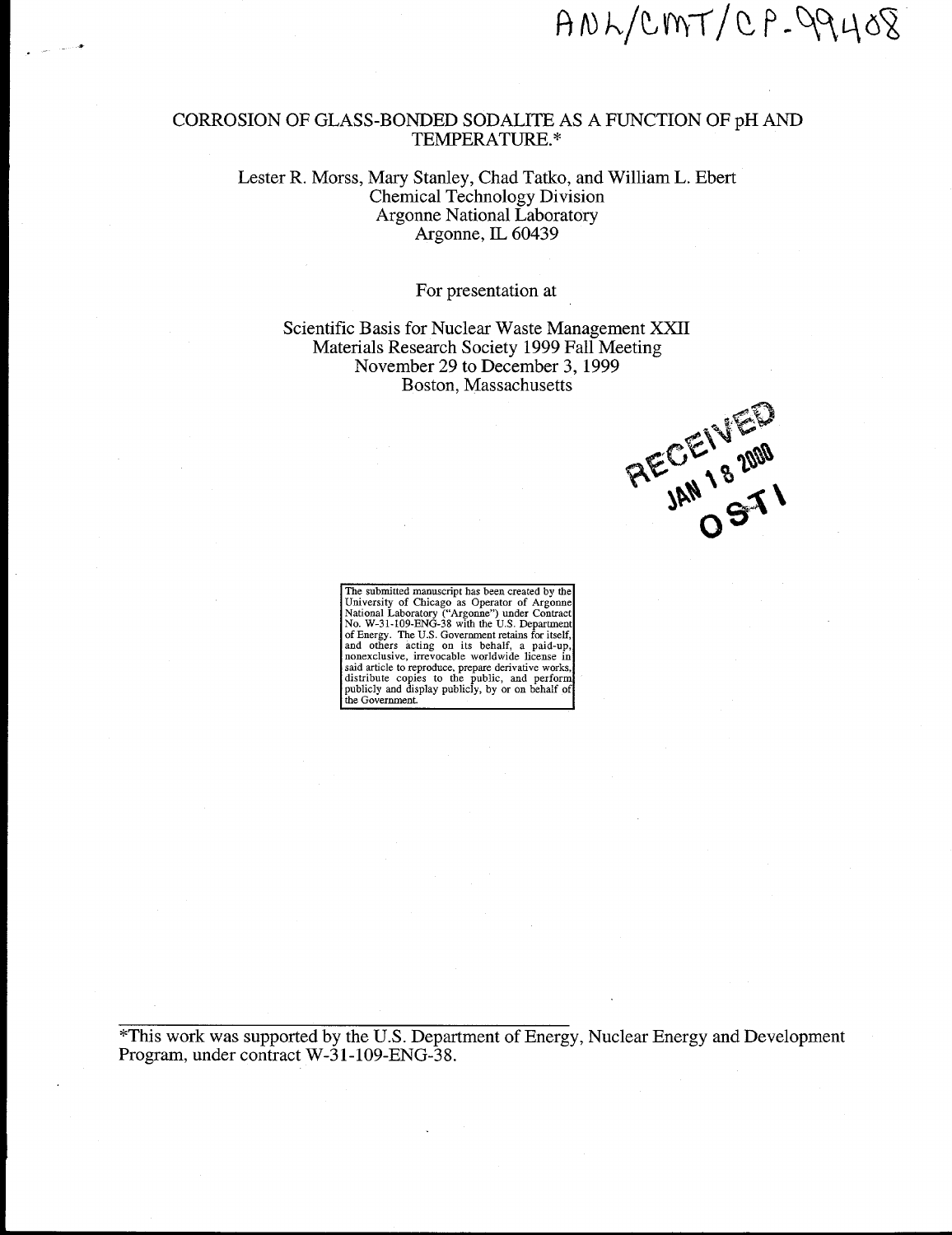# **DISCLAIMER**

**This report was prepared as an account of work sponsored byanagency of the United States Government. Neither the United States Government nor any agency thereof, nor any of their employees, make any warranty, express or impiied, or assumes any legal liability or responsibility for the accuracy, completeness, or usefulness of any information, apparatus, product, or process disclosed, or represents that** its use **would not infringe privately owned rights. Reference herein to any specific commercial product, process, or service by trade name, trademark, manufacturer, or otherwise does not necessarily constitute or imply its endorsement, recommendation, or favoring by the United States Government or any agency thereof. The views and opinions of authors expressed herein do not necessarily state or reflect those of the United States Government or any agency thereof.**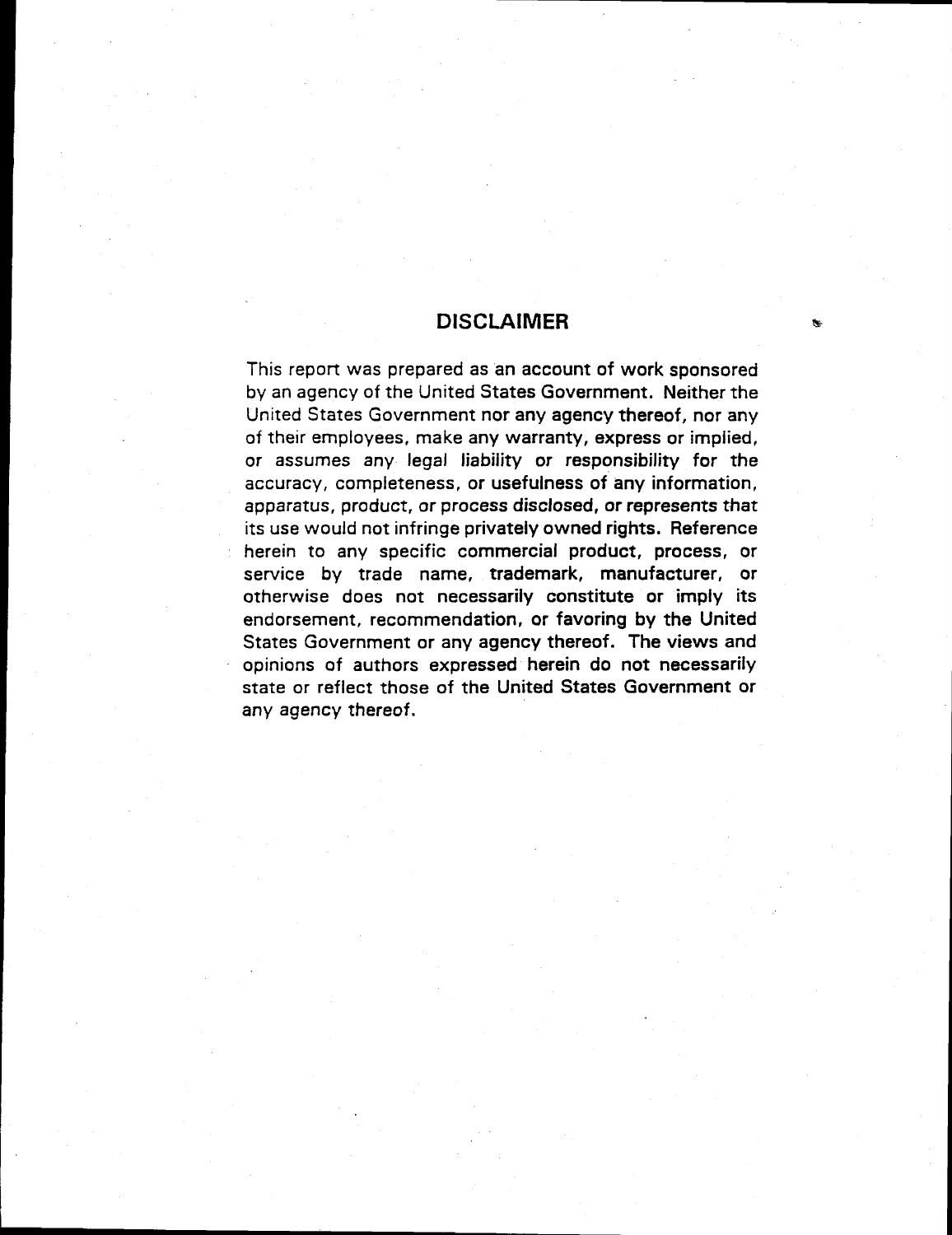# **DISCLAIMER**

Portions of this document may be illegible **in ektronic image products. Images are producsd from the best availabie originai document.**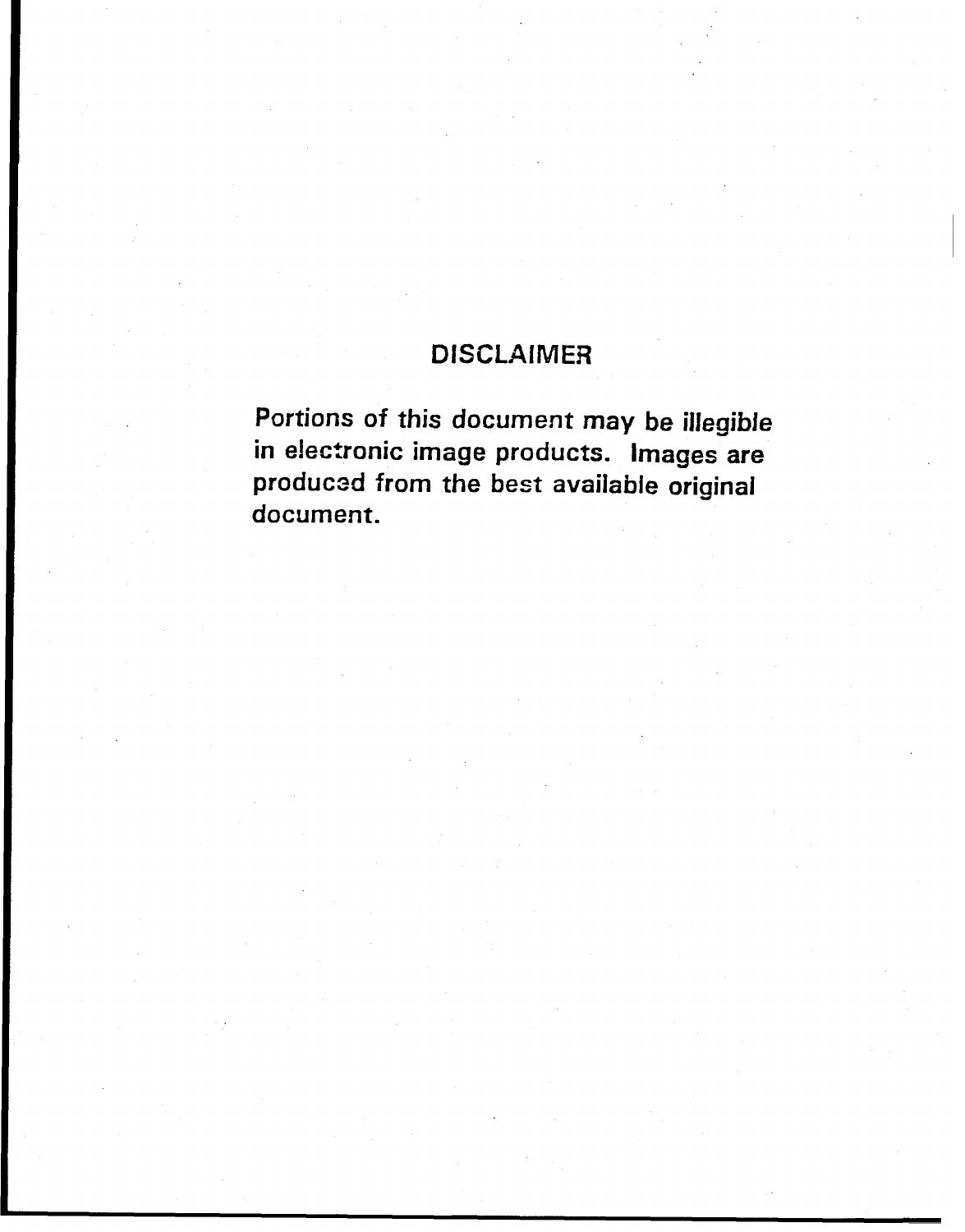# **CORROSION OF GLASS-BONDED SODALITE AS A FUNCTION OF pH AND TEMPERATURE**

# L. R. MORSS, M. L. STANLEY, C. D. TATKO, AND W. L. EBERT Chemical Technology Division, Argonne National Laboratory, Argonne, IL 60439

### **ABSTRACT**

This paper reports the results of corrosion tests with monoliths of sodalite, binder glass, and glass-bonded sodalite, a ceramic waste form (CWF) that is being developed to immobilize radioactive electrorefiner salt used to condition spent sodium-bonded nuclear fuel. These tests were performed with dilute pH-buffered solutions in the pH range of 5-10 at temperatures of 70 and 90°C. The pH dependences of the forward dissolution rates of the CWF and its components have been determined. The pH dependences of the dissolution rates of sodalite, binder glass, and glass-bonded sodalite are similar to the pH dependence of dissolution rate of borosilicate nuclear waste glasses, with a negative pH dependence in the acidic region and a positive pH dependence in the basic region. Our results on the forward dissolution rates and their temperature and pH dependences will be used as components of a waste form degradation model to predict the longterm behavior of the CWF in a nuclear waste repository.

#### **INTRODUCTION**

The Electrometallurgical Treatment Program at Argonne National Laboratory (ANL) is developing a conditioning process for treatment of some of the U.S. Department of Energy spent sodium-bonded nuclear fuels that may not be suitable for direct geological disposal. In this process, uranium is electrorefined from spent fuel in a molten LiCl-KCl electrolyte, and fission products (Rb, Cs, Sr, Ba, rare earths) and actinides accumulate in the molten salt. To make the salt acceptable for disposition in a repository, the salt is blended with dried zeolite 4A,  $Na<sub>12</sub>(AISiO<sub>4</sub>)<sub>12</sub>$ , at 500°C. The salt-loaded zeolite is mixed with a glass binder in a 3:1 mass ratio of salt-loaded zeolite to glass. The mixture is processed at high temperature and pressure to convert the zeolite into sodalite,  $\text{Na}_8(\text{AISiO}_4)_{6}\text{Cl}_2$ , forming glass-bonded sodalite, the ceramic waste form (CWF) [1]. This paper reports the dissolution rates of the sodalite and glass binder components of the CWF, as well as the CWF itself, as a function of temperature and solution pH. These rates will be used to provide parameters for the ceramic waste form model.

Several studies of the effects of pH and solution conditions on dissolution have been carried out on glasses and aluminosilicate minerals [2-7]. The equation for the dissolution rate of aluminosilicate minerals is based upon the model of Aagaard and Helgeson [8], who postulated the formation of an activated complex at the mineral surface, the decomposition of which is the rate-controlling step in dissolution:

$$
\text{rate} = S \{ k_0 \cdot 10^{(\eta \cdot \text{pH})} \cdot e^{(-E_2 / RT)} \cdot (1 - Q / [H_4 \text{SiO}_4]_{\text{sat}}) \} \tag{1}
$$

where

rate = dissolution rate of material  $(g \cdot d^{-1})$ 

 $S =$ surface area of material (m<sup>2</sup>)

 $k_0$  = rate constant (g•m<sup>-2</sup>•d<sup>-1</sup>)

- $\eta$  = pH dependence factor
- $E_a$  = activation energy (kJ•mol<sup>-1</sup>), reflecting temperature dependence
- $R$  = gas constant (8.314 x 10<sup>-3</sup> kJ mol<sup>-1</sup> <sup>\*</sup>K<sup>-1</sup>)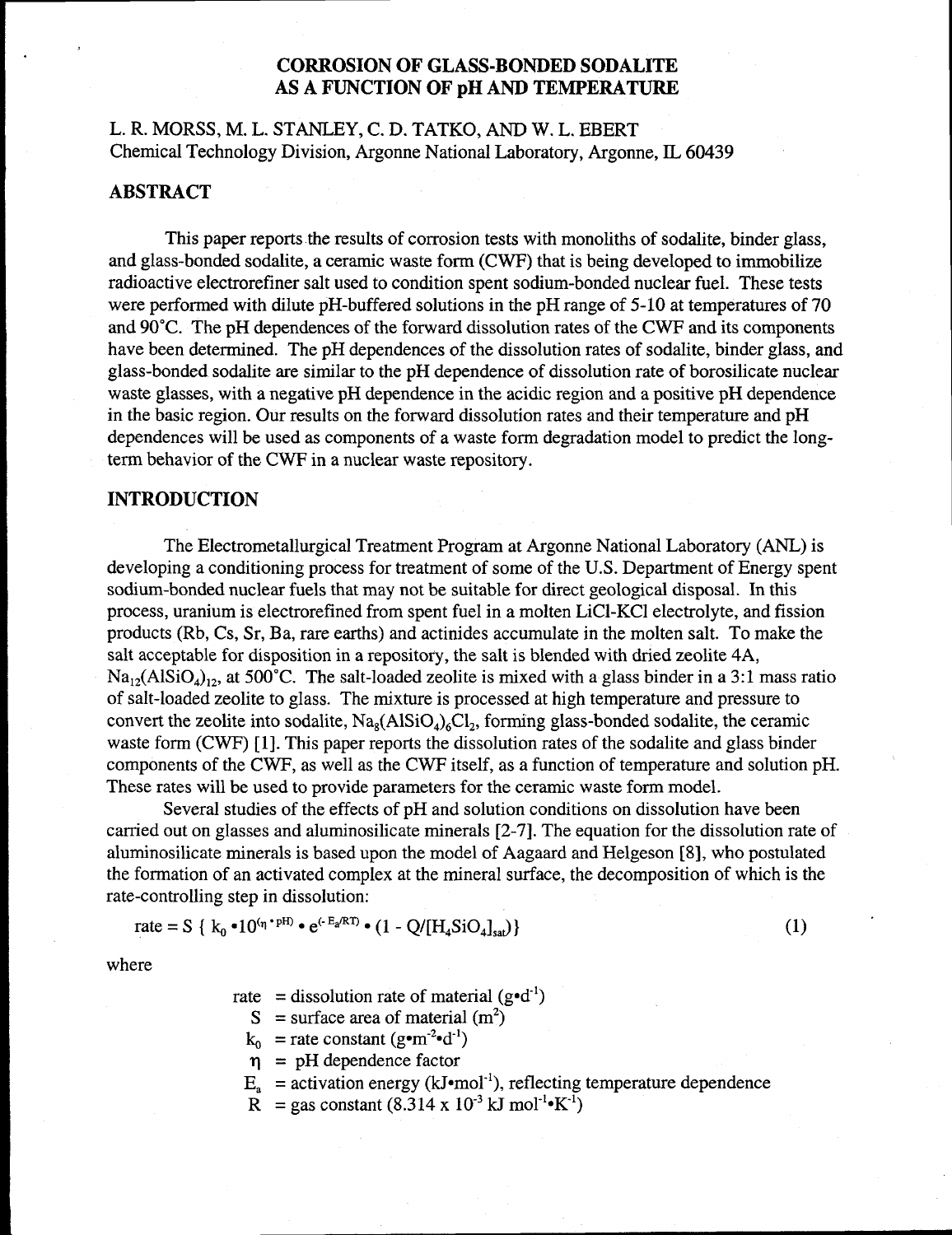$T = absolute temperature, K$ 

 $Q =$  concentration of  $H_4SiO_4$  in solution (mg/L)

 $[H_4SiO_4]_{\text{sat}}$  = saturation concentration of  $H_4SiO_4$  in solution (mg/L)

Our study has determined values of  $\eta$ , the parameter that represents the pH dependence of dissolution rate, from short-term corrosion tests of glass binder, sodalite, and CWF in dilute buffer solutions at pH values between 5 and 10 at 70 and 90"C.

#### **EXPERIMENT**

Monoliths of each material (glass binder, sodalite, and CWF) were prepared by hot isostatic pressing, cored, and cut into wafers nominally 10 mm in diameter and 1 mm thick. The wafers were polished with abrasives to a 600-grit finish.

The polished pellets were tested according to the MCC- 1 procedure [9] in Teflon containers with buffered leachant solutions having the compositions and pH values shown in Table I. To achieve the ratio of 10  $m^{-1}$  for the specimen surface area to leachant volume (S/V), a typical wafer with total surface area of  $2.00 \text{ cm}^2$  was placed in buffer solution of volume 20.0 mL. The vessel was placed in a constant-temperature oven at 70 or 90°C for 1 to 10 days. The pH was measured before and after each test using an Orion Ross combination semi-micro electrode, calibrated with reference buffer solutions at 70"C or 90"C. All pH measurements were carried out with the test or reference solution in a constant-temperature bath.

| <b>Buffer Composition</b>                               | pH, 25°C | pH, 70°C | pH, 90°C |
|---------------------------------------------------------|----------|----------|----------|
| $0.0095$ m KHph <sup>a</sup> + $0.0027$ m LiOH          | 4.85     | 5.01     | 5.07     |
| $0.0038$ m KHph <sup><math>a</math></sup> + 00031m LiOH | 5.82     | 5.97     | 6.01     |
| $0.0263$ m TRIS <sup>b</sup> + 0.010m HNO <sub>3</sub>  | 8.47     | 7.25     | 6.15     |
| $0.064$ m H <sub>3</sub> BO <sub>3</sub> + 0.010m LiOH  | 8.39     | 8.10     | 7.94     |
| $0.012m H3BO3 + 0.010m LiOH$                            | 9.81     | 9.35     | 9.15     |
| $0.00098$ m HNO <sub>3</sub> + $0.0117$ m LiOH          | 11.96    | 10.66    | 10.23    |

TABLE I. Buffer Compositions Used in pH Buffer Tests and Measured Buffer pH Values

<sup>a</sup> KHph: Potassium hydrogen phthalate.

TRIS: Tris(hydroxymethyl)aminomethane.

The MCC-1 tests have been conducted at 90°C for 1, 2, 3, 5, 7, and 10 days, or at 70°C for 3,5,7, and 10 days. (Tests at 40"C are in progress.) The test durations were selected to be short enough that the rate of corrosion would be as close as possible to the forward rate. Results of MCC-1 tests with an alkali borosilicate glass at  $90^{\circ}$ C had previously shown that 3, 5, 7, and 10-day tests yield the forward rate [10]; tests at shorter durations maybe affected by surface roughness, while tests at longer durations show the effect of the affinity term  $(1-Q/ [H<sub>4</sub>SiO<sub>4</sub>]<sub>sat</sub>)$ .

Termination of the tests required taking aliquots for pH measurement at the testing temperature and at 25"C. Aliquots were also taken after filtration and acidification for inductively coupled plasma-atomic emission spectroscopy or for inductively coupled plasmamass spectroscopy. The vessels were then subjected to an acid stripping with  $1\%$  HNO<sub>3</sub> solution ; the concentrations of cations in the acid strip solutions were negligible.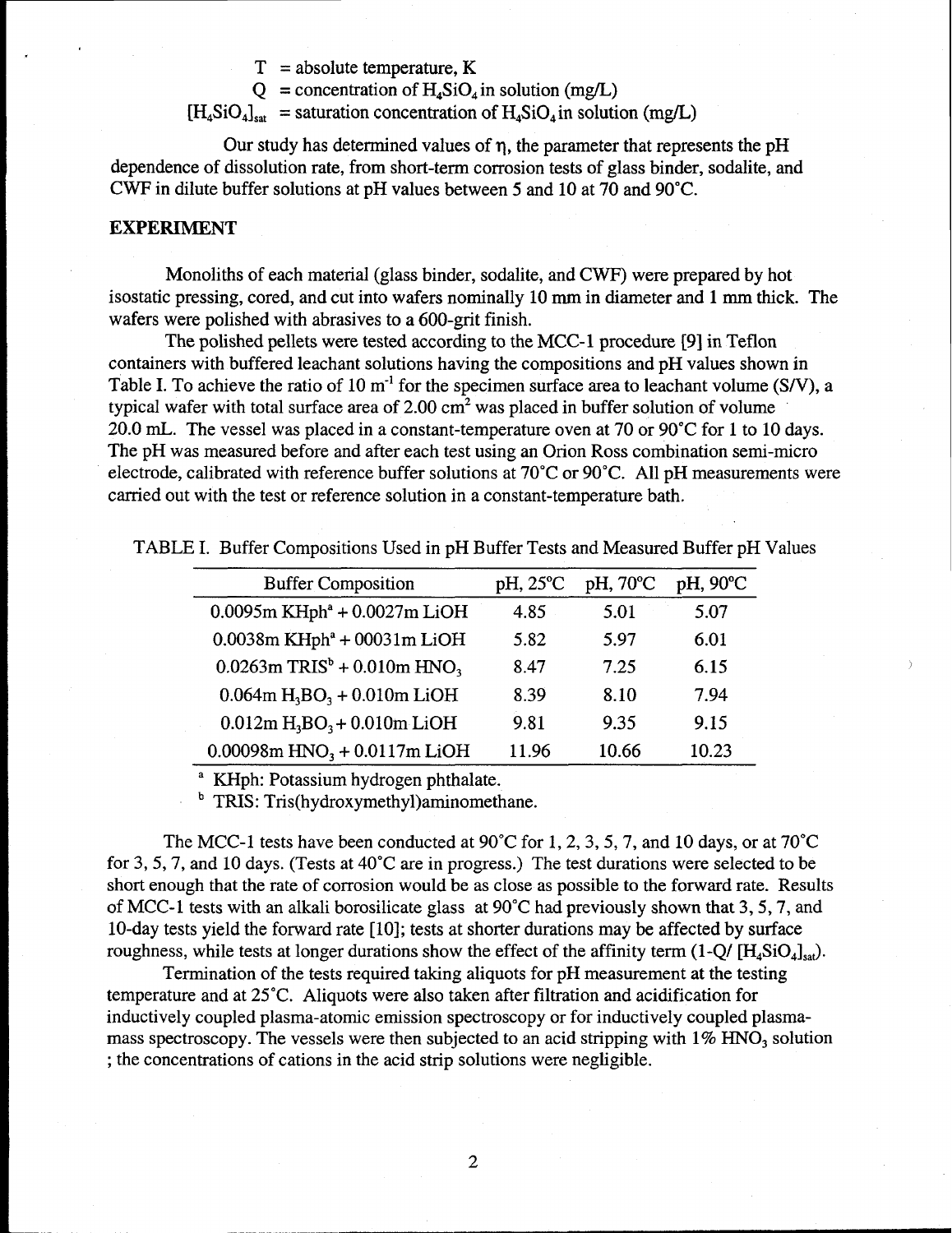#### **RESULTS**

.

The concentration of silicon in solution after test termination provides the best measure of matrix dissolution of glass-bonded sodalite, since both glass binder and sodalite have high silicon concentrations. The measured Si concentrations in solutions from buffered MCC-1 tests with each material (glass binder, sodalite, and CWF) were used to calculate the normalized mass losses, NL(Si) =  $(m - m_b)/f_{Si}$ •S, where m is the mass of silicon in the test solution, m<sub>b</sub> is the mass of silicon in the experimental blank,  $f_{si}$  is the mass fraction of silicon in the material, and S is the sample surface area. At each temperature, the NL(Si) from tests at each buffer pH increased rapidly during the first three days, then increased more slowly to 10 days.

The normalized release rates,  $NR(S_i) = [NL(S_i,t_i)-NL(S_i,t_i)/(t_i-t_i)]$ , were calculated by linear regression of the 3- to 10-day releases for glass, sodalite, and CWF at 70"C and 1- to 5-day releases at 90°C; these release rates are listed in Table II. The logarithms of the NR(Si) data were plotted as a function of pH from tests at each temperature, as shown in Fig. 1. The logarithmic form of eq. (1) shows that the values of  $\eta$  are the slopes of the regression lines in Fig. 1.

Log (rate) =  $\log S + \log k_0 + \eta \cdot pH - E_a /RT + \log (1 - Q/[H_aSiO_a]_{sat})$  (2)

These values of  $\eta$  in the acidic and basic regions are listed in Table III.

TABLE II. Normalized Dissolution Rates ( $g \cdot m^2 \cdot d^{-1}$ ) of Sodalite, Binder Glass, and Ceramic Waste Form (CWF) as a Function of pH at 70 and 90°C<sup>a</sup>

| pH          | Sodalite,<br>$90^{\circ}C^b$ | Glass, 70°C       | Glass, 90°C       | $CWF$ , $70^{\circ}C$ | $CWF$ , $90^{\circ}C$ |
|-------------|------------------------------|-------------------|-------------------|-----------------------|-----------------------|
| $5.0 - 5.2$ | $2.64 \pm 0.64$              | $0.025 \pm 0.002$ | $0.088 \pm 0.020$ | $1.39 \pm 0.15$       | $1.82{\pm}0.43$       |
| 6.0         | $0.64 \pm 0.15$              | $0.0093\pm0.0019$ | $0.056 \pm 0.012$ | $0.48 \pm 0.02$       | $0.67 \pm 0.18$       |
| $6.9 - 7.0$ | $0.38 \pm 0.24$              |                   | $0.056 \pm 0.006$ |                       | $0.69 \pm 0.11$       |
| 7.3         |                              | $0.016 \pm 0.002$ |                   | $0.19 \pm 0.03$       |                       |
| 7.9         | $0.98 \pm 0.29$              |                   | $0.93 \pm 0.21$   |                       | $1.29 \pm 0.13$       |
| 8.3         |                              | $0.22 \pm 0.01$   |                   | $0.40 \pm 0.03$       |                       |
| 9.2         | $1.22 \pm 0.34$              |                   | $1.47 \pm 0.37$   |                       | $1.53 \pm 0.16$       |
| 9.6         |                              | $0.50 \pm 0.02$   |                   | $0.50 \pm 0.03$       |                       |
| 10.2        | $2.55 \pm 1.21$              |                   | $5.3 \pm 1.3$     |                       | $3.27 \pm 0.80$       |

<sup>a</sup> Uncertainties are standard errors.

 $<sup>b</sup>$  Measurements at 70 $<sup>c</sup>$  are in progress.</sup></sup>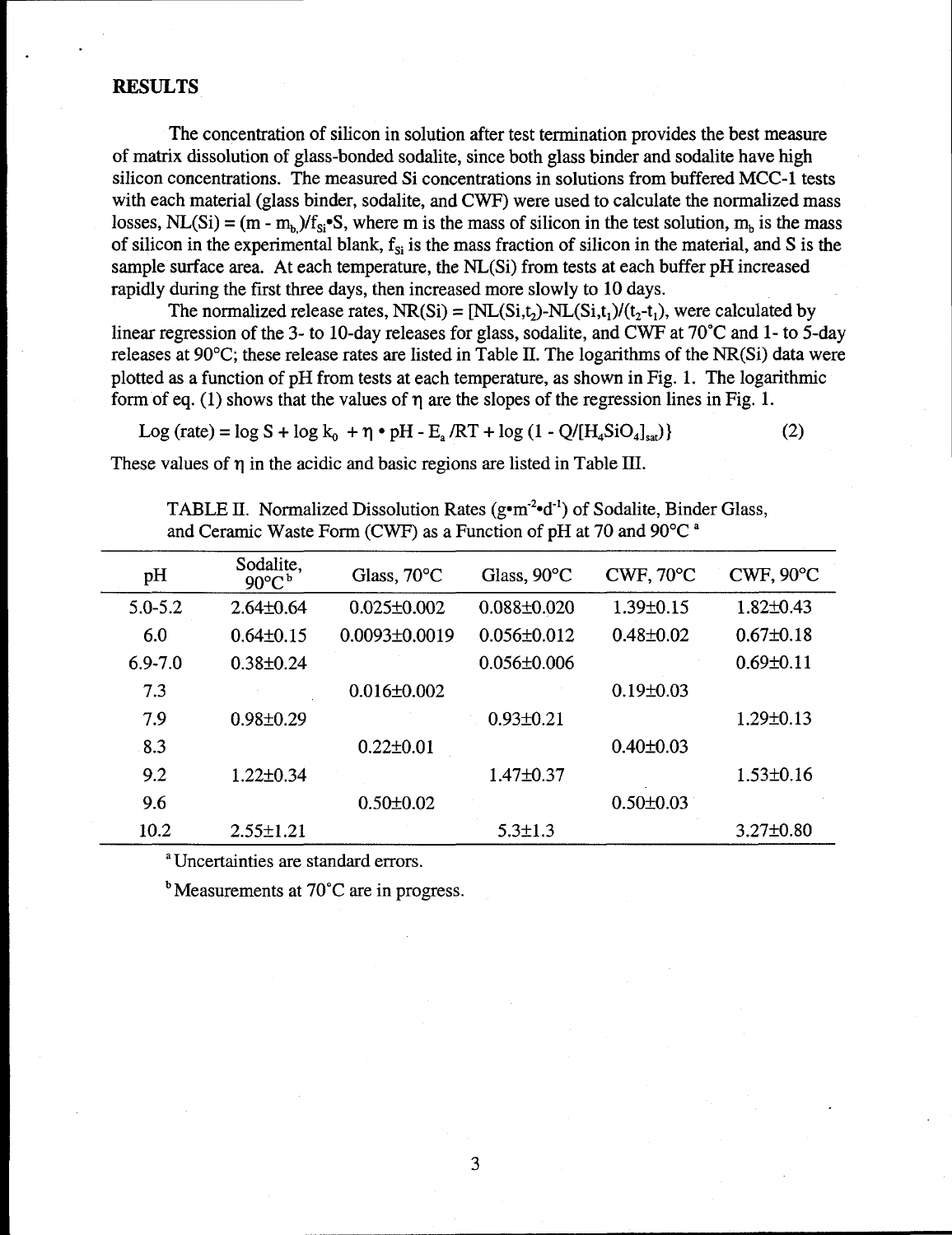

Fig. 1. Log (silicon release rate) from CWF as Function of pH in Buffered MCC-1 Tests at 70 and 90°C.

| TABLE III. Values of $\eta$ for Binder Glass, Sodalite, and CWF at 70 and |  |  |  |
|---------------------------------------------------------------------------|--|--|--|
| 90 $\degree$ C (uncertainties of $\eta$ are standard errors)              |  |  |  |

| Material                    | $\eta$ (acidic)  | $\eta$ (basic)  |
|-----------------------------|------------------|-----------------|
| Glass $(70^{\circ}C)$       | $-0.54*$         | $0.63 \pm 0.24$ |
| Glass $(90^{\circ}C)$       | $-0.20*$         | $0.55 \pm 0.15$ |
| Salt-loaded Sodalite (70°C) | In progress      | In progress     |
| Salt-loaded Sodalite (90°C) | $-0.47 \pm 0.12$ | $0.23 \pm 0.05$ |
| $CWF(70^{\circ}C)$          | $-0.46*$         | $0.18 \pm 0.07$ |
| $CWF(90^{\circ}C)$          | $-0.44*$         | $0.17 \pm 0.03$ |

 $*2$ -point fit; standard error estimated as  $\pm 0.2$ 

# **DISCUSSION**

.

Controlled-pH MCC-1 tests in the pH 5-10 region show normalized silicon mass losses that increase with test duration, rapidly in the first few days and then more slowly during 5-10 day test durations. Tentative dissolution rates have been calculated in the acidic and basic regions at 70 and 90"C. The dissolution rates are lower at 70"C than at 90°C at all pH values. The dissolution rates have a V-shaped behavior with minima at neutral solution pH values and increase as solution pH becomes more acidic or more basic.

The dissolution rates are consistent with dissolution rates for nuclear waste glasses and aluminosilicate minerals. The pH dependence of the dissolution of glass, salt-loaded sodalite, and CWF display the V-shape behavior reported for nuclear waste glass [4]. For the CWF as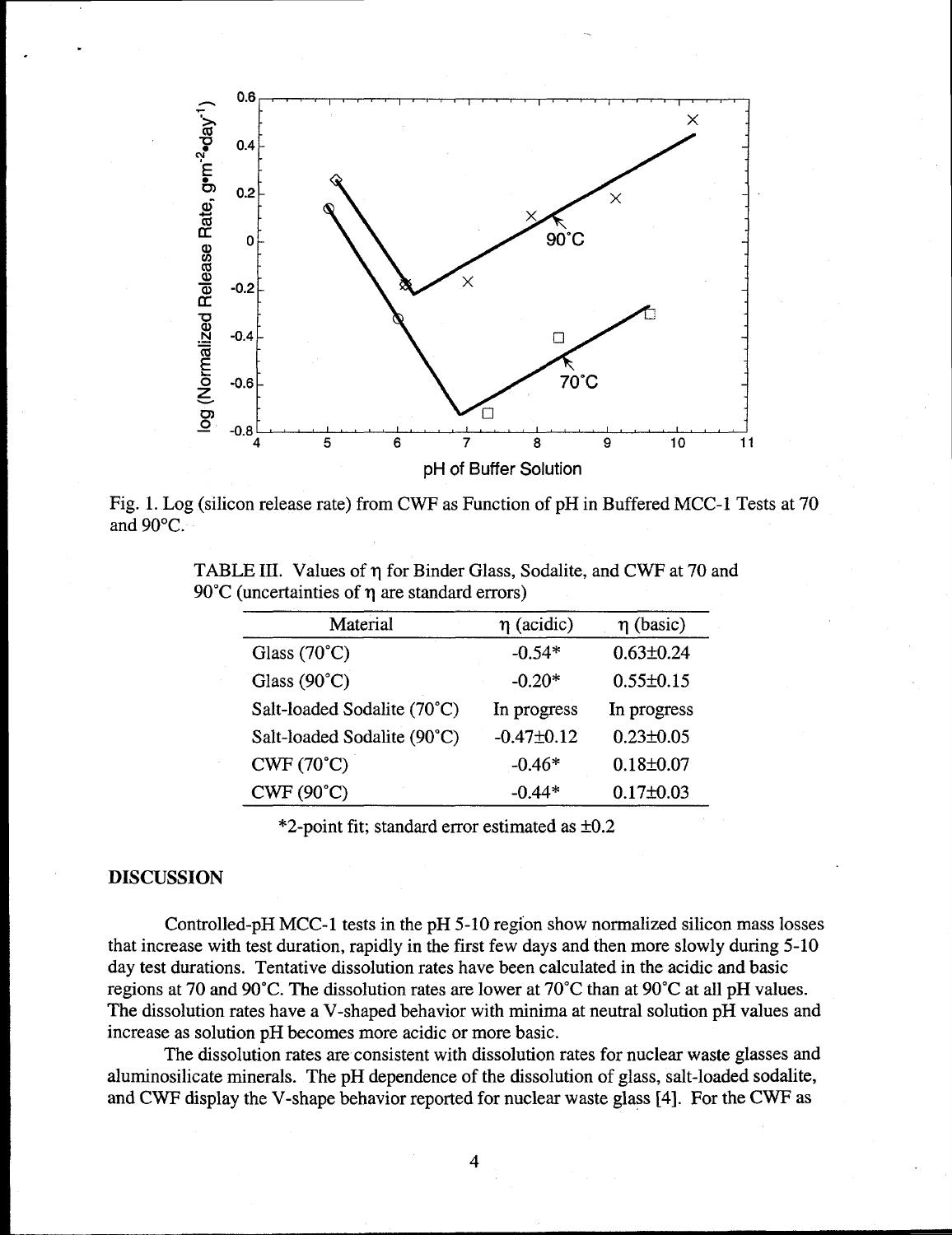well as its components, the rate of dissolution is at a minimum near the point of neutral pH, which is 7.00 at 25°C, decreasing to 6.40 at 70°C and 6.21 at 90°C [11]. The results for saltloaded sodalite are in fair agreement with dissolution tests of natural sodalite as a function of pH at 50°C:  $\eta(\text{acidic}) = -0.6$  and  $\eta(\text{basic}) = 0.06$  [12]. Other studies found a "flattened V" pH dependence. For example, Knauss and Wolery reported the dissolution rate of albite to be independent of pH over the range pH 3 to 8 [2] and the dissolution rate of muscovite to be pH independent between pH 5 and 7 [3]. Other aluminosilicate mineral dissolution rates are pH dependent over a wider pH range [5].

The dissolution rate of the CWF is expected to be a linear combination of the dissolution of its two components in the absence of synergism (interactive effects) between glass and sodalite dissolution. The pH dependence of the dissolution rate,  $\eta$ , is also expected to be a linear combination of the glass and sodalite rates, weighted in terms of the CWF composition of 75 mass % salt-loaded sodalite and 25 mass % glass. The results of Table III at 90°C indicate that the  $\eta$ (CWF) values derived from measured NL(Si,CWF) are consistent with the  $\eta$ (CWF) calculated from NL(Si, sodalite) and NL(Si, glass) weighted in the 3:1 ratio of sodalite to glass in the CWF. This weighting yields calculated  $\eta$  values for CWF of  $-0.40$  in the acidic region and 0.31 in the basic region.

Additional buffered MCC-1 tests are being carried out at lower and higher pH values to better define the  $\eta$  values. Additional tests are also in progress at 40°C. Values of  $\eta$  at three temperatures will permit the calculation of E., which reflects the temperature dependence of the dissolution rate.

Other studies have found that the presence of Si in the neutral and basic pH range reduced the initial dissolution rate of waste glasses by a factor of 20 [7]. In the acidic region, Al was found to reduce the dissolution rate. We have initiated tests to determine the effect of dissolved Si and Al concentration on the dissolution of the glass and sodalite components of the CWF.

#### **ACKNOWLEDGMENTS**

The authors acknowledge timely and thorough analytical support by Doris Huff, Yifen Tsai, and Stephen Wolf. Research supported by U.S. Department of Energy, Nuclear Energy Research and Development Program, under contract W-31 -109-ENG-38.

#### **REFERENCES**

.

.-

**1. ANL-NT-l 19,** *Ceramic Waste Form Handbook,* L. R. Morss, compiler, 1999.

2. K. G. Knauss and T. J. Wolery, "Dependence of Albite Dissolution Kinetics of pH and Time at 25°and 70"C," Geochim. Cosmochim. Acts 50,2481-2497 (1986)

3. K. G. Knauss and T. J. Wolery, "Muscovite Dissolution as a Function of pH and Time at 70°C~' *Geochim. Cosmochim. Acts* **53,1493-1501 (1989)**

*4.* K. G. Knauss, W. L. Bourcier, K. D. McKeegan, C. I. Merzbacher, S. N. Nguyen, F. J. Ryerson, D. K. Smith, H. C. Weed, "Dissolution Kinetics of a Simple Analogue Nuclear Waste Glass as a Function of pH, Time, and Temperature," Mat. Res. Soc. Symp. Proc., 176, 371-381 (1990)

5. E. H. Oelkers, J. Schott, J. Devidal, "The Effect of Aluminum, pH, and Chemical Affinity on the Rates of Aluminosilicate Dissolution Reactions. Geochim. Cosmochim. Acta 58, 2011-2024 (1994)

6. P. K. Abraitis, D. J. Vaughan, F. R.Livens, J. Monteith, D. P. Trivedi, J. S. Small, "Dissolution of a Complex Borosilicate Glass at 60"C: The Influence of pH and Proton